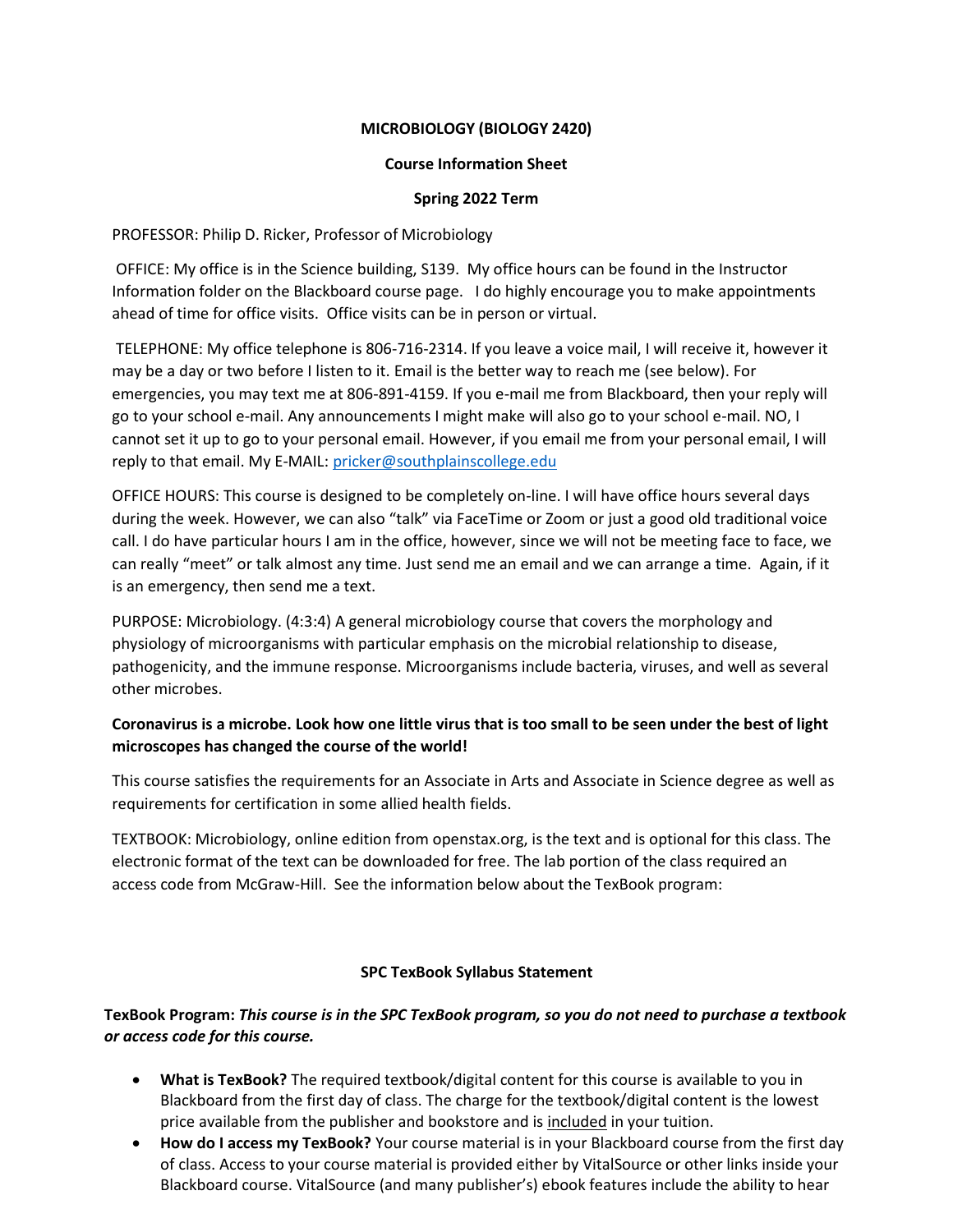the text read aloud, highlight, take notes, create flash cards, see word definitions, build study guides, print select pages, and download 100% of the book for offline access.

- **Help with TexBook issues and support:** check with your professor or visit**: <https://support.vitalsource.com/hc/en-us/requests/new>** (available 24/7 via chat, email, phone, and text)
- **Opting out of TexBook:** Participating in TexBook is not mandatory, and you can choose to opt out. However, by opting out you will lose access to the course textbook/digital content and competitive pricing, and you will need to purchase the required course material on your own. If you drop the class or opt-out before the opt-out deadline, the TexBook fee will be automatically refunded to your SPC account. The opt-out deadline for Fall and Spring is the twelfth class day. The opt-out deadline for shorter terms varies between the second and third class day.

*\*Please consult with your professor before deciding to opt-out.* If you still feel that you should purchase the course textbook/materials on your own, send an **opt-out email** to **tfewell4texasbookcompany@gmail.com**. Include your first name, last name, student ID number, and the course you are opting out of. Once you have been opted-out, you will receive a confirmation email. If you need assistance with the process, contact the SPC Bookstore:

**Email**: tfewell@texasbook.com / **Phone**: 806-716-2399 **Email**: agamble@texasbook.com / **Phone**: 806-716-4610

A word about internet classes: Internet classes are very appealing because they allow students to complete a course within their own schedule. However, the downside is that the failure rate for internet classes is high. The only reason for a high failure rate is that students do not get their work turned in on time. It is too easy to wait until the last minute to complete assignments. Students must remain vigilant and get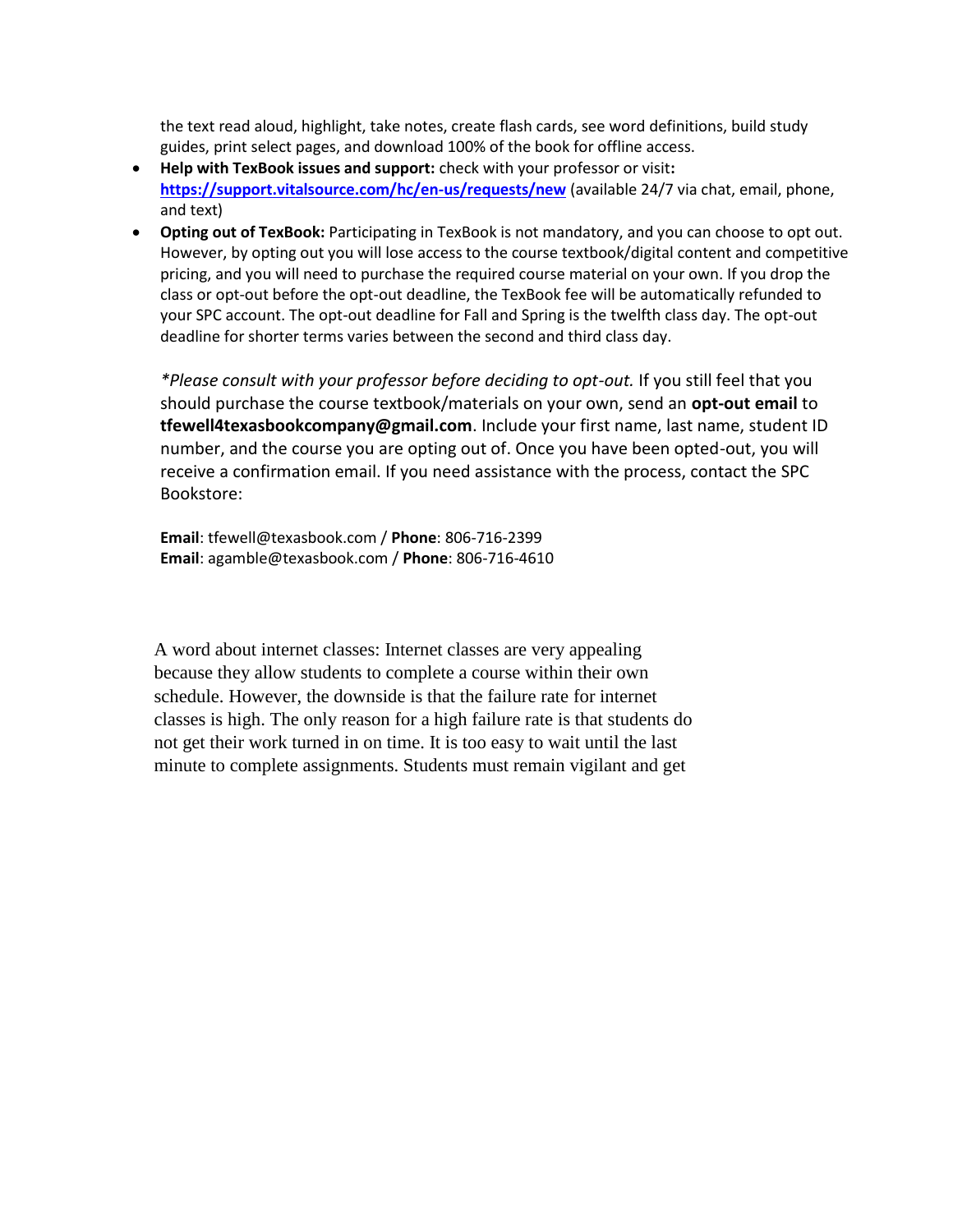assignments turned in timely and regularly. Also, this course requires intensive reading and writing.

OTHER MATERIALS: For the lab portion of the class, lab simulations are utilized to give you as close to a real experience as is possible without actually being in the lab. Instead of a lab manual, students must purchase what is called a Connect Code from McGraw-Hill publishing.

### COURSE STRUCTURE:

LECTURE: The lecture part of the course composes 65% of the class. The Lecture material for the course is divided into 5 units. Each unit, you will have lecture material you will need to read, review, research and study. On the left side of blackboard is a folder for each unit which contains the lecture material. You will have an on-line exam at the end of each unit covering the lecture material in the unit. Each Unit exam is worth 65 points toward the final grade.The lecture material will contain a mixture of PowerPoints ( some enhanced with audio or video) and study materials.

LAB: The lab part of the course composes 35% of the class. Each unit you will have several virtual labs to complete. These labs will take time to complete! The labs for each unit will only be available during that unit and must be completed by the exam date for the Unit. You do not have to complete the labs in one session. Each virtual lab is worth 3.75 points. There is no reason why you should not receive all the points for each lab if you will take the time to complete the lab. The first time you click on a virtual lab, you will have to register and the program will ask you for a registration code. The other 20% of the lab grade will be two lab quizzes covering the material from the virtual labs…totaling 100 points of the final grade.

ATTENDANCE POLICY Any student who initiates their own withdrawal from the course before the last day to drop will NOT be penalized and will receive a "W" on their transcript. Any student who does not log into Blackboard for 7 days in a row, or does not complete two or more virtual labs might be administratively withdrawn from the course.

EXAMINATION POLICY: There will be a 60 minute lecture exam for each unit of the course as well as two lab quizzes.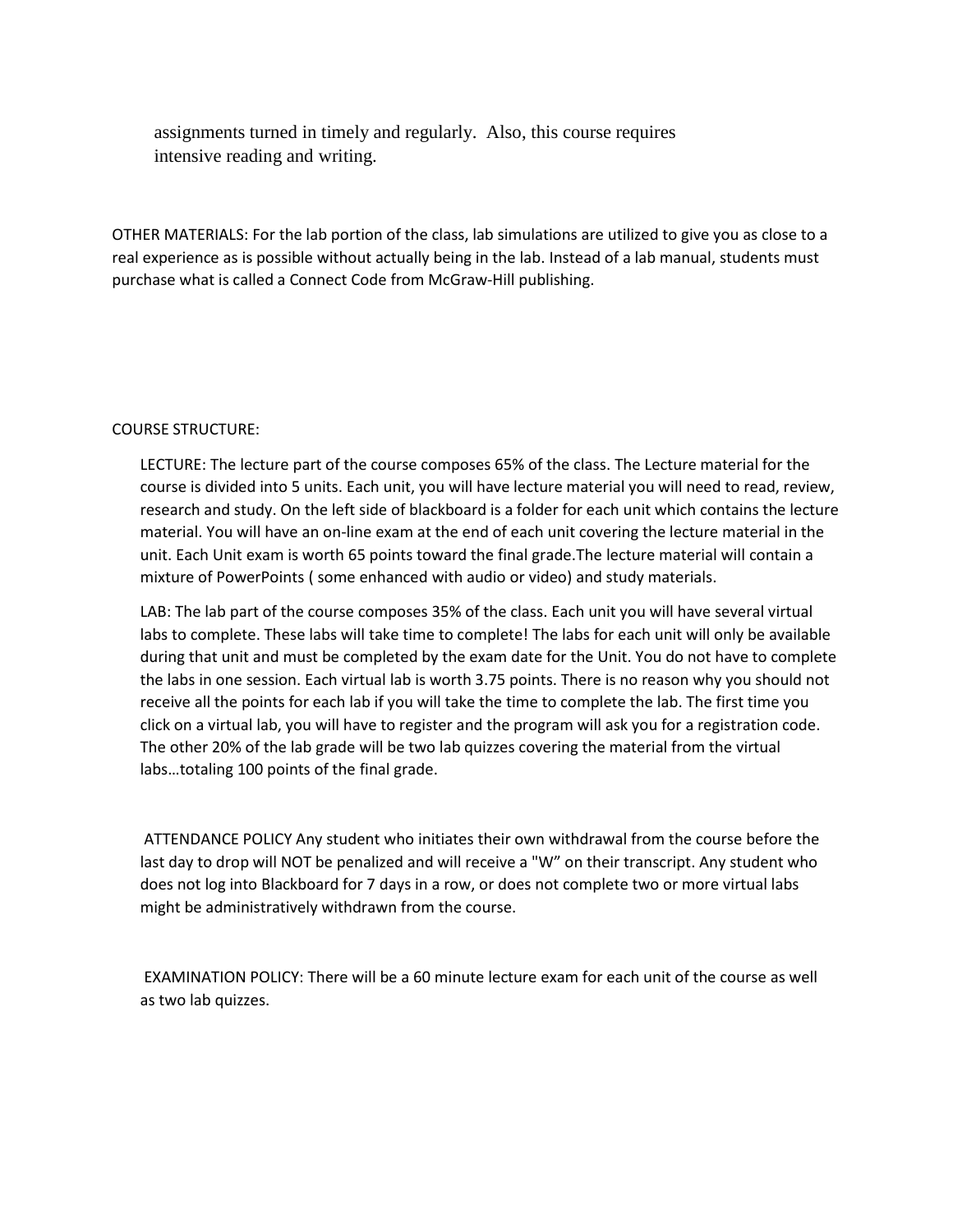GRADING POLICY AND COURSE GRADE DETERMINATION: The final course grade will be determined as follows: Five Unit exams, each worth 65 points, is a possible total of 325 points from lecture. The lab simulations are worth a total of 75 points. The lab quizzes are worth a total of 100 points. So the total possible points is 500.

A student with total points of:

450 or above will receive an "A"

400 to 449 will receive a "B"

350 to 399 will receive a "C"

300 to 349 will receive a "D"

below 300 will receive an "F"

A word about internet classes: Internet classes are very appealing because they allow students to complete a course within their own schedule. However, the downside is that the failure rate for internet classes is high. The only reason for a high failure rate is that students do not get their work turned in on time. It is too easy to wait until the last minute to complete assignments. Students must remain vigilant and get assignments turned in timely and regularly. Also, this course requires intensive reading and writing.

DISABILITY STATEMENT: Students with disabilities, including but not limited to physical, psychiatric or learning disabilities, who wish to request accommodations in this class should notify the Special Services Office early in the semester so that the appropriate arrangements may be made. In accordance with federal law, a student requesting accommodations must provide acceptable documentation of his/her disability to the Special Services Coordinator. For more information, call or visit the Special Services Office in the Student Services Building, 894-9611 ext. 2529, 2530. DISMISSAL POLICY: A high standard of conduct is expected of all students. Any student who fails to perform according to expected standards or id a danger to themselves or others in lab will be withdrawn from the course. OBJECTIVES: By the end of the semester, the successful student should be able to demonstrate that he/she has obtained a basic understanding of microbiology.

### SPC Tutors

Tutoring is FREE for all currently enrolled students. Make an appointment or drop-in for help at any SPC location or online! Visit the link below to learn more about how to book an appointment, view the tutoring schedule, get to know the tutors, and view tutoring locations. <http://www.southplainscollege.edu/exploreprograms/artsandsciences/teacheredtutoring.php>